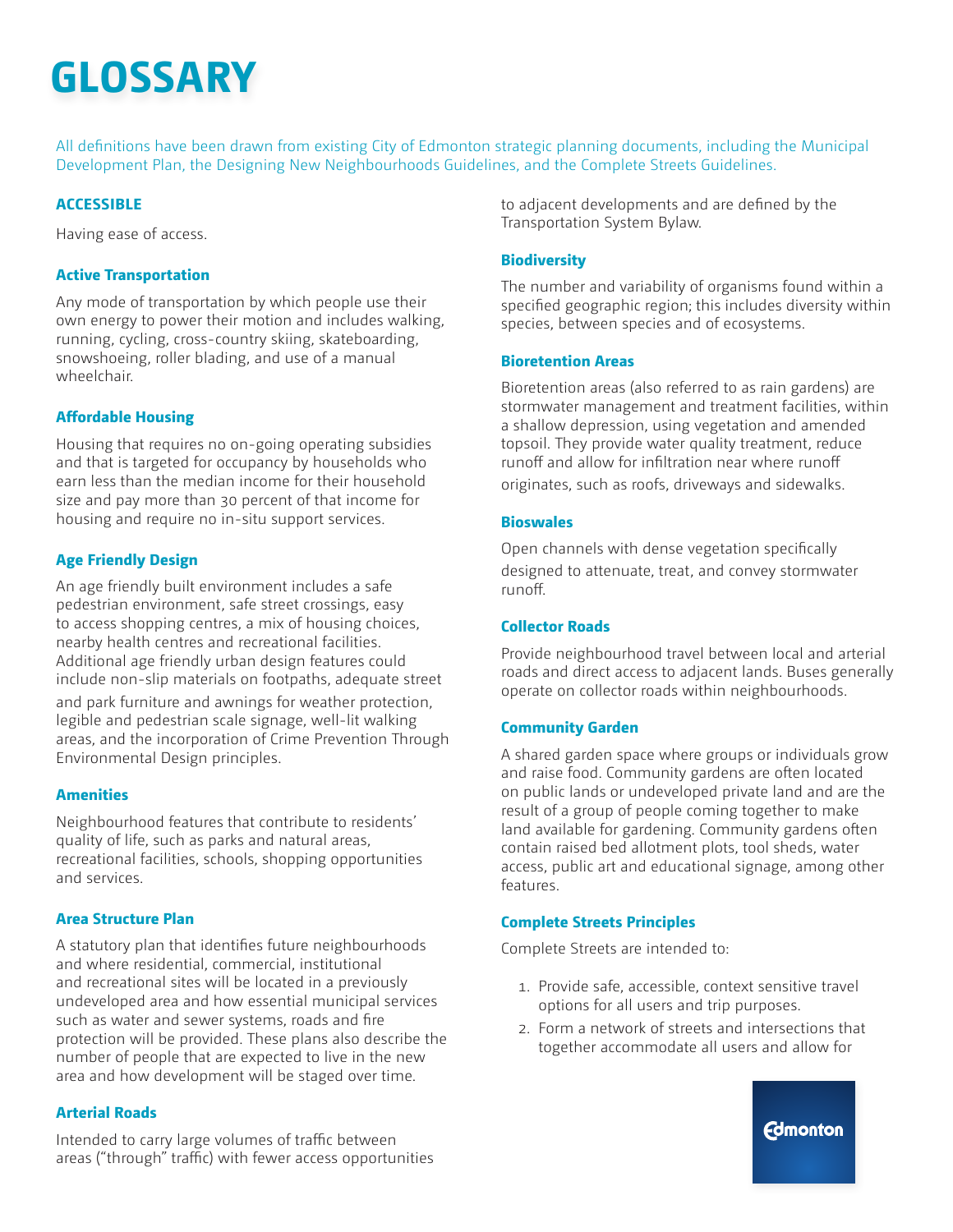efficient and high quality travel experiences.

- 3. Be adaptable by accommodating the needs of the present and future through the design, effective space allocation and use of appropriate technology.
- 4. Contribute to the environmental sustainability and resiliency of the city.
- 5. Be economical and consider the direct and indirect costs, value of the roadway and the adjacent real estate.
- 6. Be vibrant and attractive people places in all seasons that contribute to an improved quality of life.

## **Crime Prevention through Environmental Design**

CPTED is a pro-active crime prevention strategy that focuses on an analysis of how the features of the environment and the policies that govern its management and use can constrain criminal activity. CPTED strategies are based on the premise that the proper design and effective use of the built environment can lead to a reduction in the incidence and fear of crime and improve the quality of life. Emphasis is placed on the physical environment, productive use of space, and behaviour of people to create environments that are absent of environmental cues that cause opportunities for crime to occur.

## **Dangerous Good Route (DGR)**

A route which is part of the City's Truck Route system, designated for heavy vehicles carrying specified dangerous goods.

# **Ecological Network**

A coherent system of natural and/or semi-natural landscape elements that is configured and managed with the objective of maintaining or restoring ecological functions as a means to conserve biodiversity.

# **End-of-Trip Facilities**

Infrastructure and amenities for bicycles and bicyclists that enable and encourage cycling as a viable mode of transportation, including short- and long-term secure bicycle parking, lockers, showers, and change rooms.

## **Energy Facilities**

Infrastructure used to extract or distribute electricity, oil and gas such as wells, transmission lines and pipelines.

## **Focal Point**

A grouping of facilities and infrastructure within a common geographic location which acts as a destination point for a variety of purposes to serve a neighbourhood

or community.

#### **Greenway**

Linear corridor for pedestrians and cyclists that connects parks, natural areas, other neighbourhood destinations and destinations outside of the neighbourhood.

#### **Historic Resources**

Structures, manmade or natural sites or areas of historical, cultural and/or architectural significance to the history of Edmonton which contribute to the city's unique sense of time and place.

## **Livability**

The environmental and social quality of an area as perceived by residents, employees, customers and visitors. This includes safety and health (traffic safety, personal security, and public health), local environmental conditions (cleanliness, noise, dust, air quality, and water quality), the quality of social interactions (neighbourliness, fairness, respect, community identity and pride), opportunities for recreation and entertainment, aesthetics, and existence of unique cultural and environmental resources (e.g., historic structures, mature trees, traditional architectural styles).

## **Low Impact Development Best Management Practices**

An ecosystem-based approach to managing and treating storm water runoff.

# **LRT (Light Rail Transit)**

Electrically powered rail transit running on light gauge rail and operating in exclusive rights-of-way or dedicated running ways below, above, or at grade in trains of multiple articulated cars.

#### **Mixed-Use Development**

Development that includes a mixture of different land uses such as: residential, commercial, institutional, recreational and public spaces. It generally refers to development where different uses are not only combined on the same site but also within buildings themselves. An example might include residential apartments located above a commercial space located on the lower floors of a building.

**Edmonton**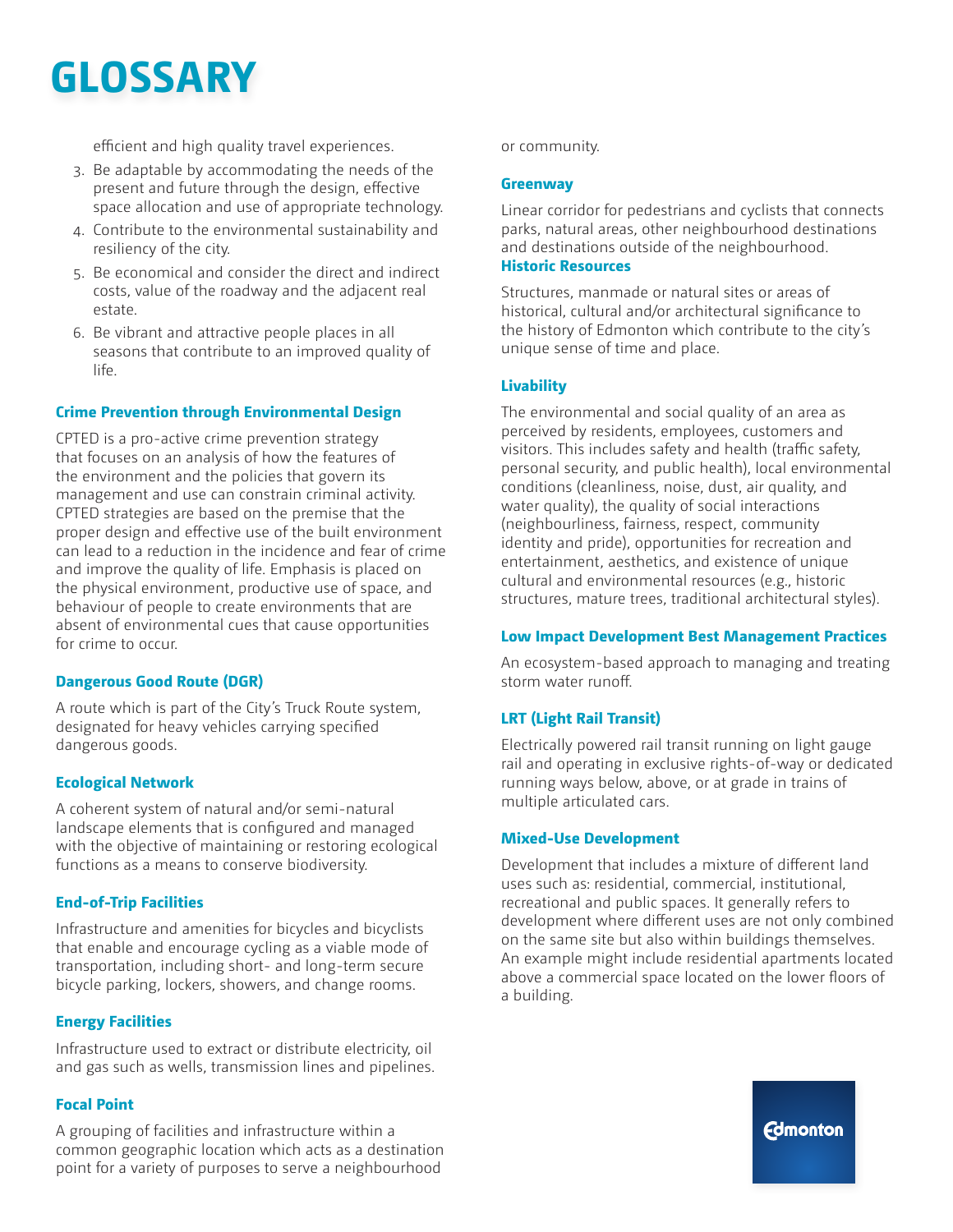# **Municipal Development Plan (MDP)**

A statutory plan which guides the future growth and development of a municipality.

## **Native Vegetation**

Plant species that are indigenous to Edmonton's natural region.

## **Natural Areas and Features**

An area of land or water that is dominated by native vegetation in naturally occurring patterns. Such areas could include grasslands, forests, wetlands, peatland, or riparian areas. Areas such as groomed parks, sports fields and schoolyards are not natural areas. Natural features may include tree stands, water bodies, geologic formations, peatlands and grasslands that are representative of Edmonton's natural history.

#### **Naturalized Drainage Ways**

Surface stormwater conveyance features that use wetland zones, drop structures and natural materials and vegetation to replace storm sewer mains or prevent erosion of existing drainage ways.

## **Neighbourhood**

A residential area with an appropriate mix of housing types with convenience-type commercial facilities and where appropriate, schools or park facilities.

## **Neighbourhood Area Structure Plans (NASPs)**

Prepared for smaller areas within the SCDB to facilitate development of individual neighbourhoods. All NASPs must conform to the Municipal Development Plan (MDP) and are similar to a neighbourhood structure plan.

## **Open Space**

Areas of land and water that is semi-natural in composition. Such spaces could include active recreation parks, schoolyards, conventional stormwater management facilities and some boulevards.

## **Pedestrian Oriented/Friendly**

See: Walkable.

## **Public Art**

Artwork which is accessible to the general public and has aesthetic qualities. Typically this art takes into consideration site and context.

## **Public Space**

Space on public or private property within an establishment or outside an establishment, which is open to the public.

#### **Public Transportation**

Public transportation is a shared passenger transportation service which is available for use by the general public, as distinct from modes such as taxicab, carpooling or hired buses which are not shared by strangers without private arrangement. Edmonton Transit is the public transportation operator in Edmonton, and the system is comprised of bus, LRT and DATS services.

#### **Right-of-Way (ROW)**

A strip of land, including the space above and below the surface that is platted, dedicated, condemned, established by prescription or otherwise legally established for the use of pedestrians, vehicles, or utilities.

## **Semi-natural**

Open green spaces that are not dominated by native vegetation and are at least partially manicured. These may include active recreation parks, greenways, schoolyards, cemeteries, golf courses, conventional stormwater management facilities, landscaped boulevards and some rights-of-way. Semi-natural landscape elements offer permeable spaces through which species may move and may also offer limited resources.

## **Servicing Concept Design Brief (SCDB)**

States the City's pro-active, forward-thinking position on the placement of major land use developments, such as municipal and school facilities. The SCDB establishes a general framework for municipal infrastructure, servicing, planning and development and environmental requirements and is generally applied to an undeveloped suburban area considered to be an integrated planning unit. A SCDB contains most of the elements of an ASP.

#### **Shared Use Path**

A facility for active transportation modes (including walking, wheel chair use, jogging, cycling, and inlineskating) which is generally constructed to a wider, asphalt standard, but may be concrete or granular.

**Edmonton**